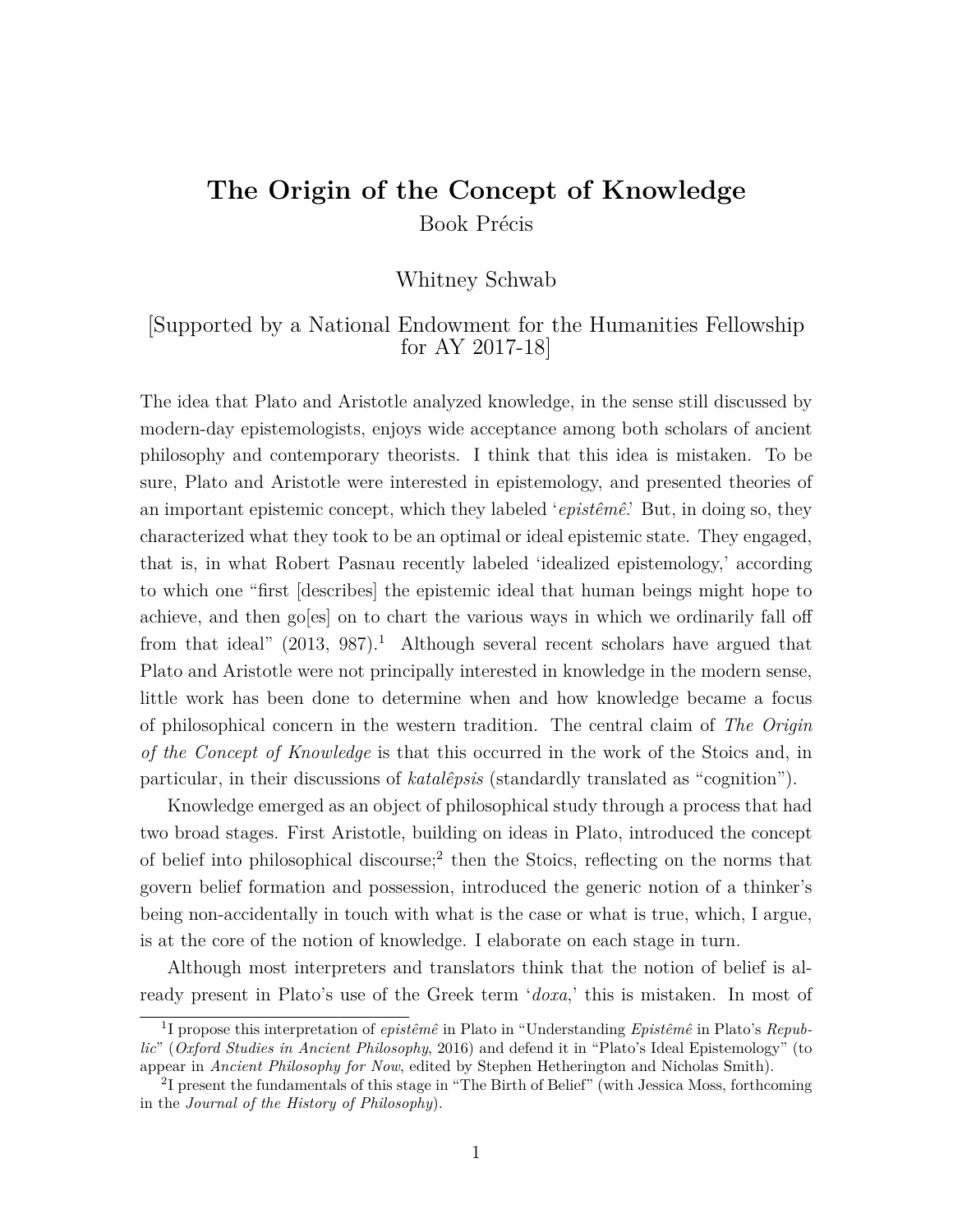his dialogues, Plato's two central epistemic concepts—*doxa* and *epistêmê*—are distinguished by their objects: *doxa* can only be had of concrete, perceptible objects (e.g. the trees and people around us); *epistêmê* can only be had of abstract, intelligible objects (e.g. mathematics and Plato's Forms).<sup>3</sup> Crucially, there Plato does not employ a third concept that captures the generic notion of "taking something to be the case" or "taking something to be true," which would be common to both *doxa* and *epistêmê*. This generic notion is precisely what the concept of belief captures. In the *Theaetetus*, however, Plato arguably moves closer to articulating the generic notion of belief, exploring the possibility that *epistêmê* just is *doxa* plus certain other features. However, his use of '*doxa*' to denote something that might be *entailed* by *epistêmê* leaves ample room for confusion, as this is the label he uses elsewhere for a state that *excludes epistêmê*.

Aristotle clears up this confusion by isolating the generic notion of belief as such under the label '*hupolêpsis*,' reserving the name '*doxa*' for an inferior species thereof. Although *hupolêpsis* is standardly taken to approximate the notion of supposition, I argue that *hupolêpsis*, unlike supposition but like belief, requires commitment to the truth of something (i.e. we can suppose, but cannot have a *hupolêpsis* or belief, without thinking that something is true). Because Aristotle conceives of *hupolêpsis* in this way, he uses the notion, as philosophers use the notion of belief today, to characterize other cognitive states: *epistêmê*, for example, is *hupolêpsis* in an unprovable but necessary proposition and *doxa* is *hupolêpsis* in an unprovable but contingent proposition. Thus, Aristotle is the first thinker in the western tradition who clearly employs a generic concept that both shares an essential feature with, and plays an analogous theoretical role to, the notion of belief. As the characterizations of *epistêmê* and *doxa* illustrate, however, Aristotle thought that the interesting distinctions to draw among beliefs correspond to the different objects they can take, rather than to better and worse ways of taking something to be true as such.

The Stoics, however, did focus on the notion of belief as such, investigating its distinctive epistemic, logical, psychological, and ethical roles and, importantly, the norms that govern belief formation and possession as such. Since the Stoics focused on the generic state of taking something to be true, the norms they attempted to uncover were those that, when met, would yield a non-accidental connection between a thinker's taking something to be true and that thing's being true. According to the Stoics, the state one is in when one has a well-formed belief is *katalêpsis*, and one can be in that state regarding any object whatsoever. Thus, the Stoics distinguished

<sup>3</sup>Aristotle shares this understanding of the distinction between *doxa* and *epistêmê* (although the objectual divide for him is between contingent and necessary matters) and explicitly says that *doxa* and *epistêmê* exclude each other (see *Posterior Analytics*, 1.33).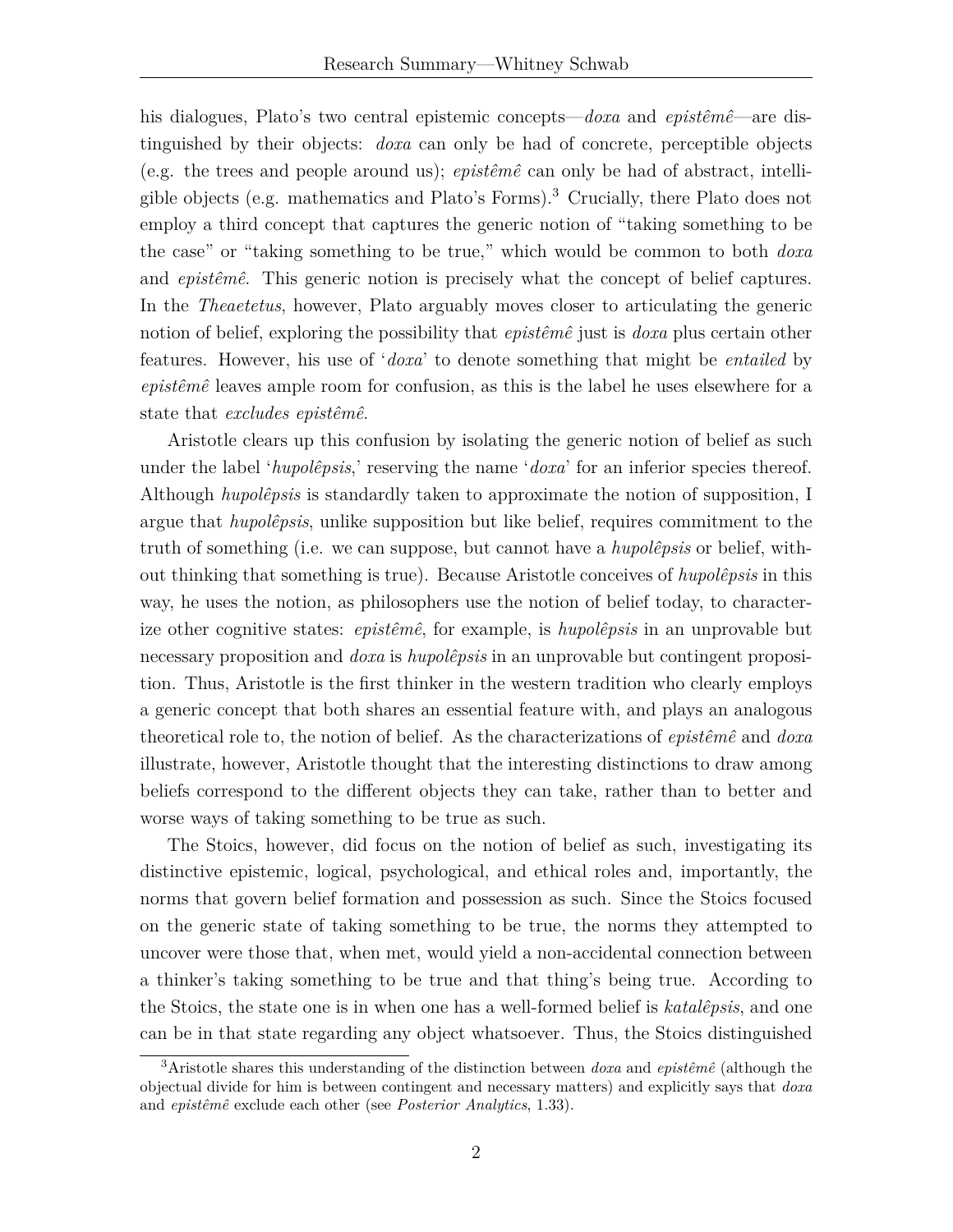between beliefs based primarily on how they arise, rather than according to their objects. A crucial contrast between this Stoic project and the idealizing projects of Plato and Aristotle is that the Stoics take the neutral notion of belief as fundamental and seek to determine the threshold that beliefs must meet to be well-formed. The resulting Stoic view of the relationship between *hupolêpsis* and *katalêpsis* is much more similar to modern views of the relationship between belief and knowledge than anything we find in Plato or Aristotle.

This understanding of the origin of the concept of knowledge as an object of philosophical study also allows us to understand better why philosophical skepticism only becomes a robust movement in the time of the Stoics (and not for the flat-footed reason that skepticism is usually taken to threaten *knowledge*).<sup>4</sup> Since Plato and Aristotle characterized an ideal state, the skeptical charge that human beings cannot achieve that state is not particularly threatening since it can still serve a regulative function (just as we might think that a perfectly just society is impossible, but that a society is better off the closer it approximates the ideal of justice). Since the Stoics, however, try to determine the *minimal* threshold beliefs (*hupolêpseis*) must meet to be well-formed, the objection that even that minimal threshold cannot be met must be refuted. Thus, whereas many ancient scholars and contemporary theorists argue that knowledge became a focus of philosophical study in response to skepticism (see, e.g. Moravcsik (1979) and Zagzebski (2001)), I argue that skepticism became a philosophical concern in response to the focus on knowledge. Over the course of the ensuing debate between the Stoics and Academic Skeptics, we see the contours of the debate over infallibilist vs. fallibilist conceptions of knowledge, still alive today, as they first took shape.<sup>5</sup> Thus, by understanding the process through which knowledge became a topic of philosophical study, we can better appreciate what is at stake in debates over its nature.

<sup>&</sup>lt;sup>4</sup>I discuss skeptical attacks on Stoic epistemology in "Skepticism, Belief, and the Criterion of Truth" (*Apeiron*, 2013).

<sup>&</sup>lt;sup>5</sup>Some philosophers have declared this debate over, with fallibilism the unanimous winner (see, e.g., Stewart Cohen, "[t]he acceptance of fallibilism in epistemology is virtually universal" (1998, 91) and Michael Williams, "[w]e are all fallibilists nowadays" (2001, 5)). Whether these philosophers are correct or not, the important point is that they are declaring (*de re*, not *de dicto*) fallibilism the correct conception of the notion first analyzed by the Stoics; they are not declaring fallibilism the correct conception of any notion analyzed by Plato or Aristotle.